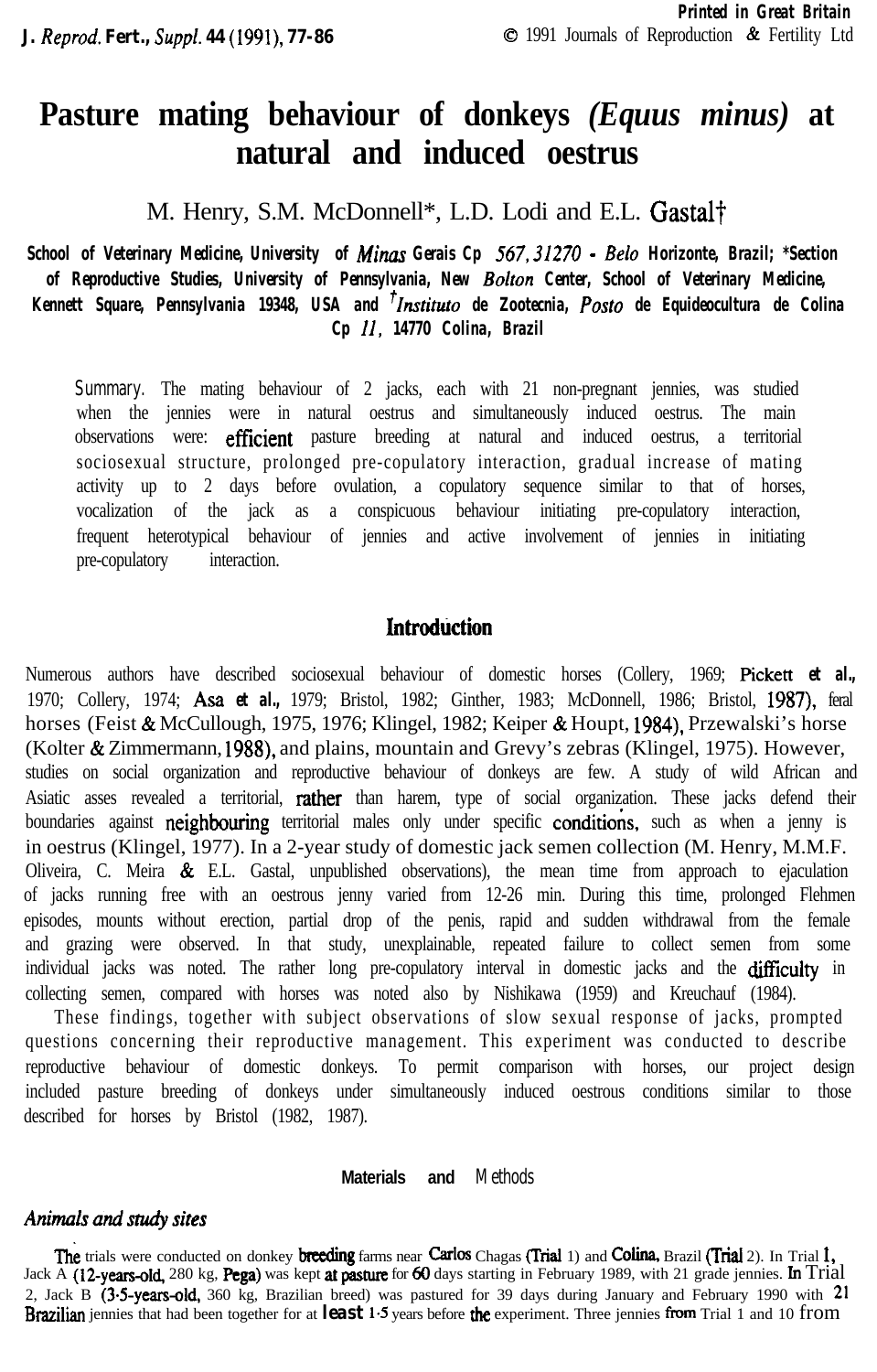Trial 2 had a foal at foot throughout the study. The jacks and jennies at pasture together were observed for 6 daylight hours **on** Day 1 and Days 7-10; and 12 daylight hours on Days 2-6 and II-16 for Trial 1. For Trial 2, they were observed for 12 daylight hours on Days I-18. For the remaining hours of these days, the jacks were separated from the jennies. On Days 17-60 in Trial 1 and Days 19-39 in Trial 2, the animals remained at **pasture** continuously.

In each trial, Jennies cycled naturally from Days 1–6. To induce oestrus, **prostaglandin**  $F_{2\alpha}$  (10 mg, intramuscularly [i.m.]) was administered on Day 6 to all females not in oestrus.

The pastures were rectangular and approximately 15 hectares ( $\pm$  37 acres) each. One was divided longitudinally by a creek (Trial 1) and the other had a pond near the fence (Trial 2). Each pasture was divided into 6 sectors by imaginary lines based on landmarks or easily observed fence marks made for this purpose. During the trials, ambient temperature varied from 26 to 42°C. Rain of less than 30 min duration occurred once in each trial.

#### *Observations*

Two observers were stationed at elevated sites on opposite sides of the pasture (Trial 1) or at 3 different elevated sites within the pasture (Trial 2). Primary focus was on the jack and secondary focus on the jennies. The observers recorded all specific interactive responses between adult donkeys (i.e. olfactory, aggression, vocalization. mounting, insertion, thrusting and ejaculation for the jack, approaching, posturing, jawing, ear and tail position for the jennies), and maintenance behaviours (grazing, resting, drinking, elimination, grooming) on a time base using a microcomputer event recorder, audio recorder and written notation. Ejaculation was identified by tail flagging and seminal reflux. The location of each animal relative to the sectors was recorded at 2-h intervals. At 15-min intervals, the jennies close to the jack were identified as part of the 'proximal group' and were considered to be sexually active if they stayed in the vicinity of the jack and postured to the jack at least once during the 15-min interval.

Observers recorded their subjective appraisal of each **jenny's** oestrous or dioestrous condition each day based on jawing, ear pinning and posturing to the jack.

#### *Semen collection .*

Attempts were made to collect semen from the jacks by artificial vagina on the day before the start of the trial and every other day (alternating morning and afternoon) during natural and induced oestrus. Semen was also collected on Day 39 of Trial 2. All semen samples were evaluated as described by **Kenney et** al.  $(1983)$ .

#### *Ovarian activiry*

Ovarian activity was monitored by palpation per rectum every day during oestrus and every third day during dioestrus. For Trial 2, follicular growth was monitored by ultrasound. At least once a week, the jennies were bled by jugular venepuncture. Plasma was stored at -20°C until progesterone analysis was performed by radioimunnossay (Vermeulen  $\&$ Verdonck, 1976). The sensitivity of the assay was  $\overline{0.5}$  ng/ml and the inter-assay coefficients of variation were 3.6 and 7.3%, respectively. Palpation per rectum, collection of blood samples and ulttasonography were performed during the evening of each observation day.

### *Statistical analysis*

Proportional and quantitative data were evaluated by Chi squared tests and analysis of variance procedures, respectively. Pierson correlation techniques were used to evaluate associations.

## **Results**

#### *General breeding results*

During Trials 1 and  $2,20$  (95%) and 21 (100%) of the jennies, respectively, came into **oestrus** (Fig. 1) and 14 (67%) and 18 (85%) ovulated. The mean  $(\pm s.d.)$  length of ovulatory oestrus **was** 6 days  $(\pm 2.1)$ ; start Of oestrus to ovulation was 5.4 days ( $\pm$ 1.7) and ovulation to end of oestrus was 0.7 ( $\pm$ 0.7) days (n = 20). Length of anovulatory oestrus was 2.6  $(\pm 2.2)$  days (n = 12). One split ovulatory oestrus was observed. One of the jennies showing **anovulatory oestrus** ovulated during a subsequent oestrus that started 8 days later, and 1 was cycling but neither a large follicle nor ovulation was detected. The remaining jennies were not cycling, as indicated by the progesterone assay results  $\leq$  ng/ml plasma). Plasma progesterone concentrations ( $> 3$  ng/ml) indicated that the detected ovulations resulted in active corpora lutea.

Pregnancy was diagnosed for all jennies by a Single palpation per rectum at least 40 days after ovulation. Of the 14 jennies that ovulated during Trial 1,  $11(78%)$  were diagnosed as pregnant after the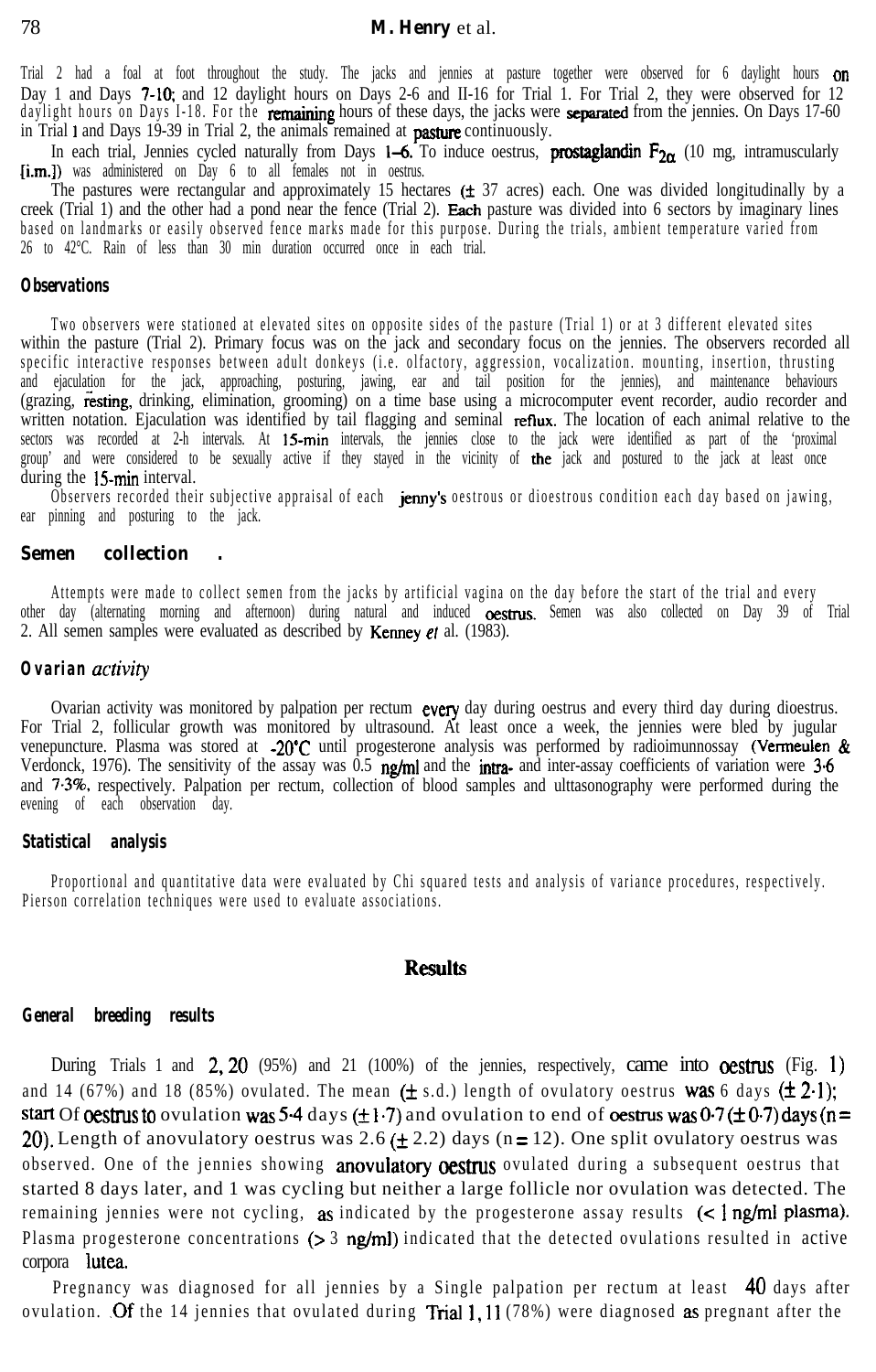*Pasture breeding behaviour of donkeys 79*



**Fig. 1.** Number of jennies showing oestrus per day during Trials  $1$  ( $\square$ ) and  $2$  ( $\square$ ).

first cycle and 3 (22%) after the second cycle. For Trial 2, ultrasonography of the uterus **began** on Day 10 after ovulation. An embryo was detected by Day 12 after ovulation in 11/16 (69%) jennies mated during the first cycle. Two jennies were not mated during the first ovulatory **oestrus.** All but 1 jenny became pregnant within 2 cycles. Early embryonic death was detected in 2 jennies during the first cycle and in 1 in the second cycle.

# *Sexual behaviour*

*Pre-copulatory interaction.* In both trials, arrival of the jack at the paddock each morning evoked vocalization and vigorous general interaction with all jennies, followed by a more thorough individual teasing of one of the jennies. Teasing behaviour included naso-nasal contact, nibbling the head, neck, knee, and flank and sniffing parts of the body, mostly the perineal area. Teasing generally concluded with 1 or more mounts without erection. As the jack interacted with an individual jenny, other jennies (predominately those in oestrus) gathered in the vicinity. After each mount, the jacks grazed or rested for  $22$  ( $\pm$  14.2) min before the next vocalization or period of teasing. During the rest period, the sexually active jennies remained nearby, but if they approached the male they were generally rebuffed by threatening or kicking behaviour.

Spontaneous vocalization by the male, and less frequently by a female in oestrus, was the signal for a period of pre-copulatory interaction. Occasionally, the approach of a jenny in oestrus was the stimulus for the jack to vocalize after his rest. Immediately after the jack's vocalization, the jennies in oestrus approached the male. Intense teasing usually followed. Vocalization by jennies was more frequent when they were in induced, as opposed to spontaneous, oestrus. During Trial 2, 12 of 21 jennies vocalized at least once; 78% of the total number of vocalizations came from jennies in oestrus.

The pattern of vocalization, general and individual teasing and retiring of the male was repeated several times. Vocalization appeared to attract oestrous jennies to the vicinity. Occasionally, intense teasing of an individual occurred, usually not culminating in mating with that particular individual. The long, intermittent periods of sexual stimulation ended with the jack achieving an erection and mating with a jenny, not necessarily the closest one. Erection and copulation occurred suddenly at the end of an intermittent 'rest' period.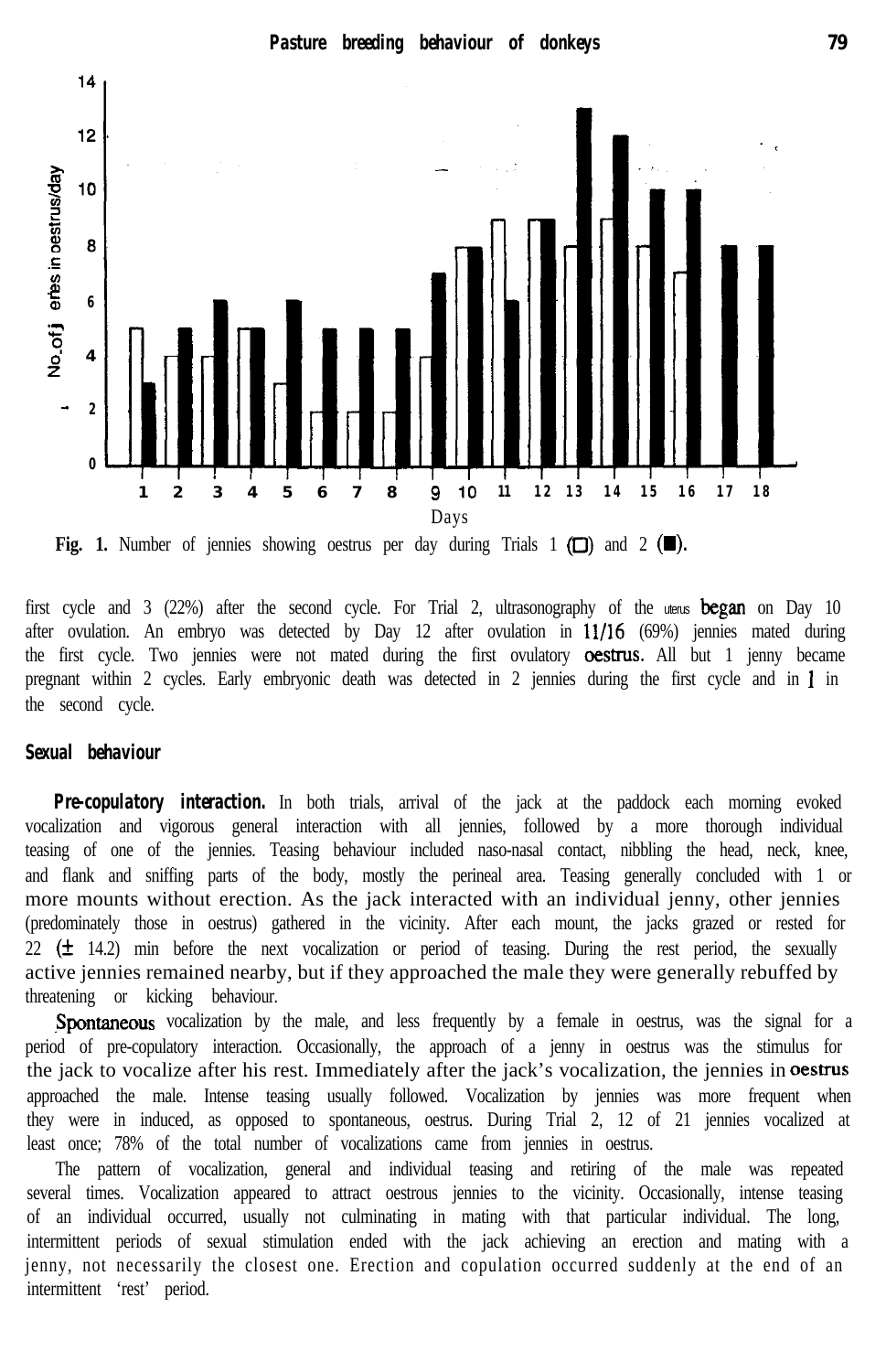*Proximal group and sexually active jennies.* A group of jennies stayed close. to the jack and expressed both heterotypical and homotypical sexual behaviour. Heterotypical behaviour included mounting, herding/chasing, teasing and Flehmen response, which are infrequently observed in mares. At least one incident of heterotypical behaviour was exhibited by 37 of the 42 (88%) jennies. For Trials 1 and  $2$ combined, 169 mounts, 286 herding/chasing episodes, 62 teasing episodes and 99 Flehrnen responses were observed. Mounting by jennies was more frequent during the second part of each trial when more jennies were showing **oestrus**. All mounts during Trial 1 and 52/63 (82%) in Trial 2 involved one jenny mounting another. During Trial 2,1 jenny mounted the jack 10 times and another jenny mounted the jack once. Also during Trial 2, 46 of the 52 (88%) mounts involved jennies that were both in **oestrus.** On 3 occasions, only the jenny that mounted was in oestrus, on 2 occasions only the mounted jenny was in ocstrus, and on 1 occasion, neither was in oestrus. Most heterotypical herding/chasing episodes occurred during intense mutual teasing, increasing in frequency when the jack was about to mate a jenny. Occasionally one jenny prevented the jack from mating another by kicking, biting, striking and pushing the jack off the jenny.

The proximal group was comprised mostly of jennies in oestrus. During natural oestrus in both **tiais,** there was a clear separation of the proximal group from the remainder. During induced oestrus, the division was less distinct. The remaining jennies continued to graze independently in all sectors of the pasture. All pasture sectors were used by the jennies in a frequency varying from 14% for 1 sector to 75% for another in Trial 1 and from 7-49% in Trial 2.

From Day -8 to Day -3 before ovulation, individual jennies showed an increase in the time spent in the proximal and sexually active groups, as well as an increase in the number of approaches to the jack (Fig. 2). There was a significant difference among days during the periovulatory period  $(P \t c \t O_0Q1)$  in the number of approaches to the jack and in the sexually active group. Mean number of approaches by the jennies and by the jack from Day  $-8$  to  $+1$  were, respectively, 24.7 (3 1.7) and 6.3 (9.3) *(P < 0-001)* per day and per jenny.

During induced oestrus in both trials, strong relationships were formed between certain jennies who often approached the jack in pairs even if 1 of them was not in oestrus. Three such pairs were identified in Trial 1, and 6 in Trial 2; possibly because jennies in Trial 2 were pastured together before the experiment. With the increased number of oestrous jennies in the sexually active group during induced **oestrus**, the number of jennies in the proximal group also increased.



Fig. 2. Frequency (%) in the proximal ( $\Box$ ) and sexually active ( $\ast$ ) groups and percentage of the total number of approaches to the jack (A) during the **peri-ovulatory** period. Day  $0 = day$  of ovulation.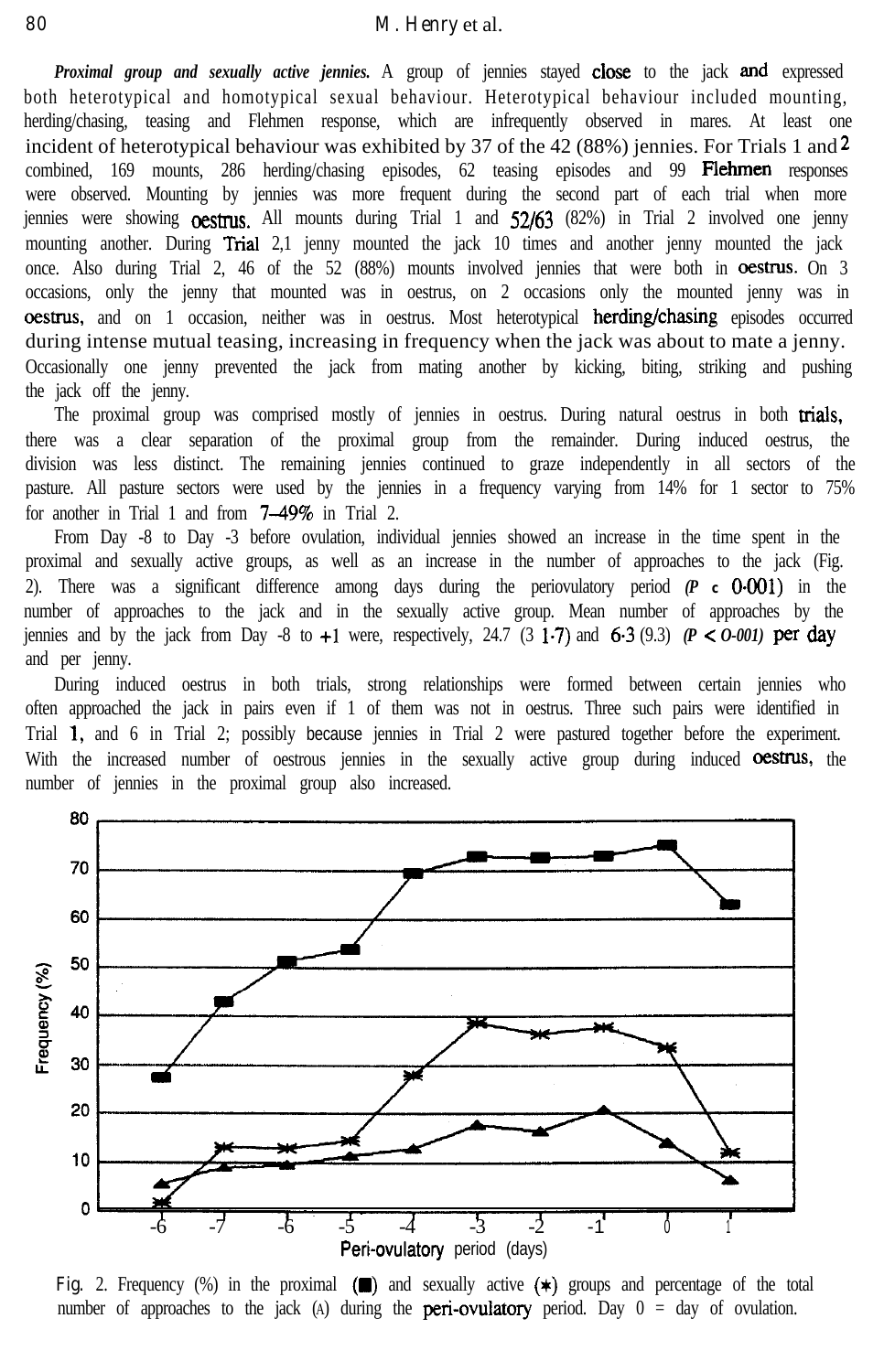There was no correlation  $(P > 0.05)$  between number of approaches and number of matings per day of oestrus per jenny; or between the presence of a jenny in the proximal group per day of oestrus and number of matings. The number of matings per jenny was correlated  $(r = 0.43, P < 0.01)$  with the frequency of her presence in the sexually active group.

Compared with horse mares, jennies played an active role in mating. The first sign indicative of impending sexual receptivity was increased time in the proximal group: some joined this group just a few hours before showing the first overt signs of oestrus. Some jennies displayed prolonged periods of alternating sexual receptivity and rejection of the jack. During early oestrus, jennies frequently kicked at the jacks approach. Kicking gradually decreased during the following days.

**Copulatory frequencies and intervals.** The mean interval from introduction of the jack to first mount with ejaculation was  $39.9$  ( $\pm$  30.4) mm for Jack A and 25.9 ( $\pm$  17.8) min for Jack B *(P < 0-05). Mean* interejaculatory interval was  $88.4 \left(\pm 71.5\right)$  min for Jack A and  $93.3 \left(\pm 54.5\right)$  min for Jack B  $(P < O-05)$ . Details of the activity of the 2 jacks during natural and induced oestrus are given in Table 1.

Total ejaculatory and non-ejaculatory mounts were, respectively, 107 (33%) and 217 (67%) for Jack A, and 133 (32%) and 286 (68%) for Jack B. The numbers of mounts with and without ejaculation per day  $\mathcal{E}$ and jenny for Trials 1 and 2 are shown in Fig. 3. Mating frequency was not related to time of day  $(P >$ O-05) for either trial. Matings per jenny per ovulatory oestrus ranged from O-18 in Trials 1 and 2 together. individual jennies did not **affect** the number of mounts without ejaculation or matings per day of ovulatory oestrus  $(P > 0.05)$ . Of 10 jennies in anovulatory oestrus, 3 were mated, compared to 30 of 32 in ovulatory oestrus. Also, there were fewer  $(P < 0.05)$  matings per day among jennies in anovulatory oestrus  $(5/31)$ than those in ovulatory oestrus  $(165/212, \text{Jack A} + \text{Jack B})$ . Jack A exhibited fewer mounts without ejaculation per day of anovulatory oestrus  $(P \le 0.01)$ . Significant correlations were observed between number of jennies in oestrus and number of matings per day for each jack individually and for both



**Fig. 3.** Number of mounts with  $(\blacksquare)$  and without (0) ejaculation by Day and Jenny in Trials 1 and 2.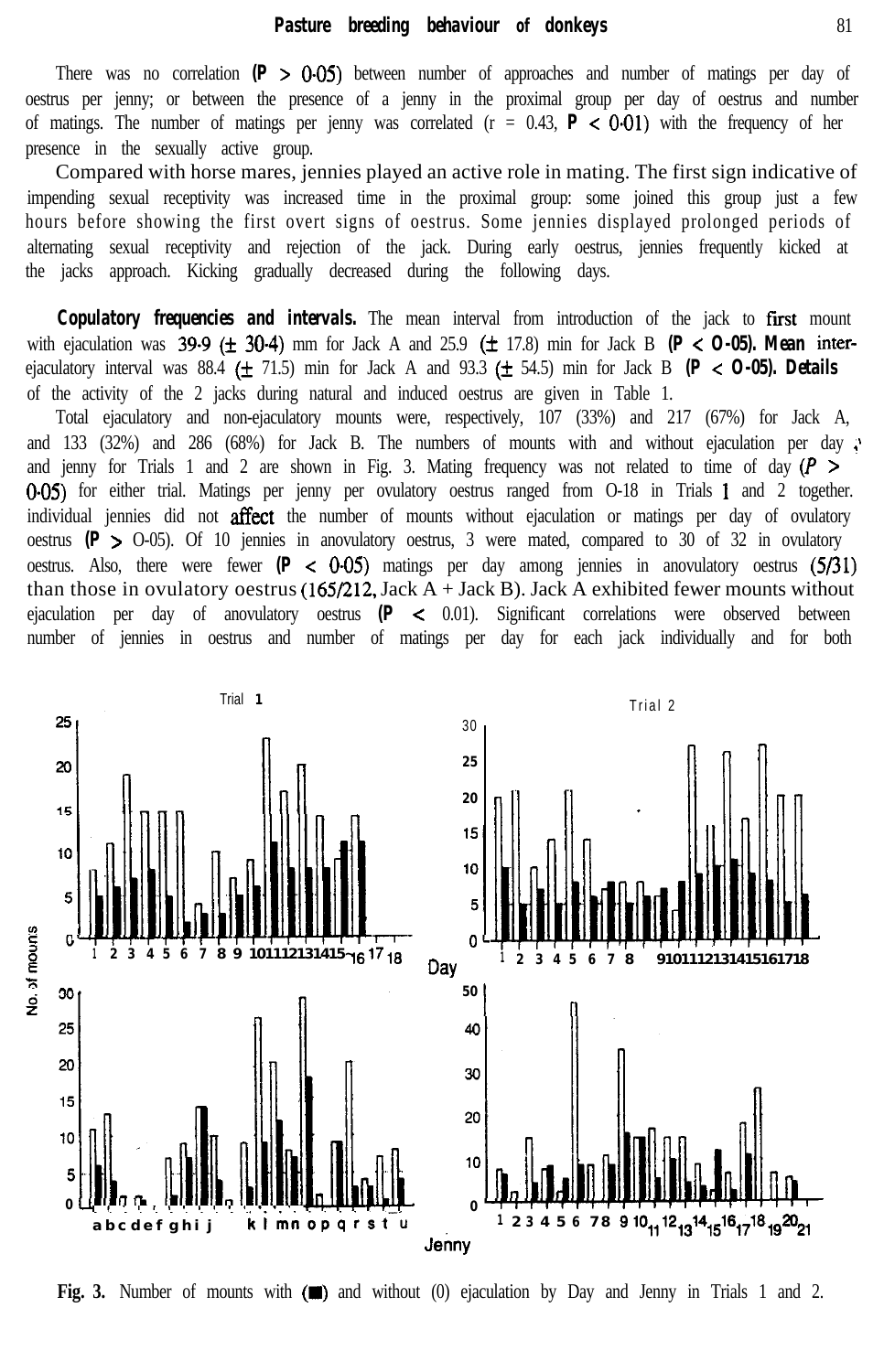|                                                                                                                 | Natural oestrus                                                                    |                                                                                    | Induced oestrus                                                                    |                                                                                    |
|-----------------------------------------------------------------------------------------------------------------|------------------------------------------------------------------------------------|------------------------------------------------------------------------------------|------------------------------------------------------------------------------------|------------------------------------------------------------------------------------|
| Mean number<br>per day                                                                                          | Jack A<br>mean $\pm$ s.d.                                                          | Jack <b>B</b><br>mean $\pm$ s.d.                                                   | Jack A<br>mean $\pm$ s.d.                                                          | Jack B<br>mean $\pm$ s.d.                                                          |
| Jennies<br>oestrus<br>1n<br>Mount<br>without<br>erection<br>Ejaculatory mounts<br>Jennies bred<br>Masturbations | $3.8 \pm 0.8$<br>$14.8 \pm 2.8$<br>$5.6 \pm 2.3$<br>$3.0 \pm 1.4$<br>$1.4 \pm 1.1$ | $5.4 \pm 0.5$<br>$11.4 \pm 2.8$<br>$6.2 \pm 1.3$<br>$3.0 \pm 1.2$<br>$3.2 \pm 1.3$ | $8.5 \pm 0.8$<br>16.2 $\pm$ 4.9<br>$9.5 \pm 1.6$<br>$4.8 \pm 1.8$<br>$2.0 \pm 0.6$ | $9.5 \pm 2.3$<br>$16.8 \pm 7.9$<br>9.1 $\pm$ 1.2<br>$4.6 \pm 0.8$<br>$3.8 \pm 1.3$ |

Table 1. Activity of the jacks and mean number of jennies in natural and induced oestrus

Natural oestrus = Days 2-6; induced oestrus  $\equiv$  Days 11-16. There was no significant difference in these measures  $(P > 0.05)$  between natural and induced oestrus for both jacks and between jacks for natural and induced oestrus.

Measures (sec) Jack 'A' Jack 'B' Mean s.d. n Mean **s.d.** n Approach-erection\* **0.5** 1.7 98 4 46 101 Approach-mount\* 13 19 98 32 49 104 Approach-ejaculation\* 32 20 98 51 50 83 Mount-ejaculation 19 5.5 98 19 5 99 Mount-dismount\* 25 5 98 30 12 121 Number of thrusts 5.5 1.4 98 4.9 1.5 110

**Table** 2. Copulatory sequence of 2 jacks mating 21 jennies each in a free-range breeding management system

n = number of observations.

\*Significant difference between jacks, *P <* OGOl.

together  $(P \le 0.01$ ;  $r = 0.61$ ; Jack A and Jack B) and between number of jennies showing oestrus and different number of jennies mated.  $(P \le 0.01; r = 0.71;$  Jack A and Jack B).

A gradual increase in frequency of matings and number of jennies mated per day and per number of jennies showing oestrus per day, **from** Days -8 to -2 (of ovulation) was observed  $(P < 0.05$ ; Figs 4 & 5). For statistical analysis, the data of both trials were combined. Frequency of matings and proportion of jennies mated among days were compared using combined data for Days  $-8$  to  $-5$ ,  $-4$  to  $-3$ ,  $-2$  to  $-1$  and 0 to Day  $+1$ .

Copulatory sequences for both jacks are shown in Table 2. For Jack A, there was a difference among jennies in the interval from approach to mount and from approach to ejaculation *(P < 0.05).* For Jack B, there were differences among jennies for all measures except the interval from approach to erection and number of thrusts  $(P < 0.05)$ . Except for the mean number of thrusts, Jack A demonstrated no significant differences related to day. Jack B showed an effect related to day for all copulatory measures except number of thrusts  $(P < 0.05)$ . Throughout the trials, there was no trend toward increasing or decreasing copulatory performance. There was no effect of time of day on any copulatory measures for either jack *(P* > 0.05) except for mean number of thrusts for Jack A (5.5 in the morning, 5.9 in the afternoon; *P C O-05).*

*Masturbation and spontaneous erection.* This behaviour was observed during both trials. Incidences of masturbation and spontaneous erection, respectively, were 24 and 8 (Jack A) and 56 and 24 (Jack B)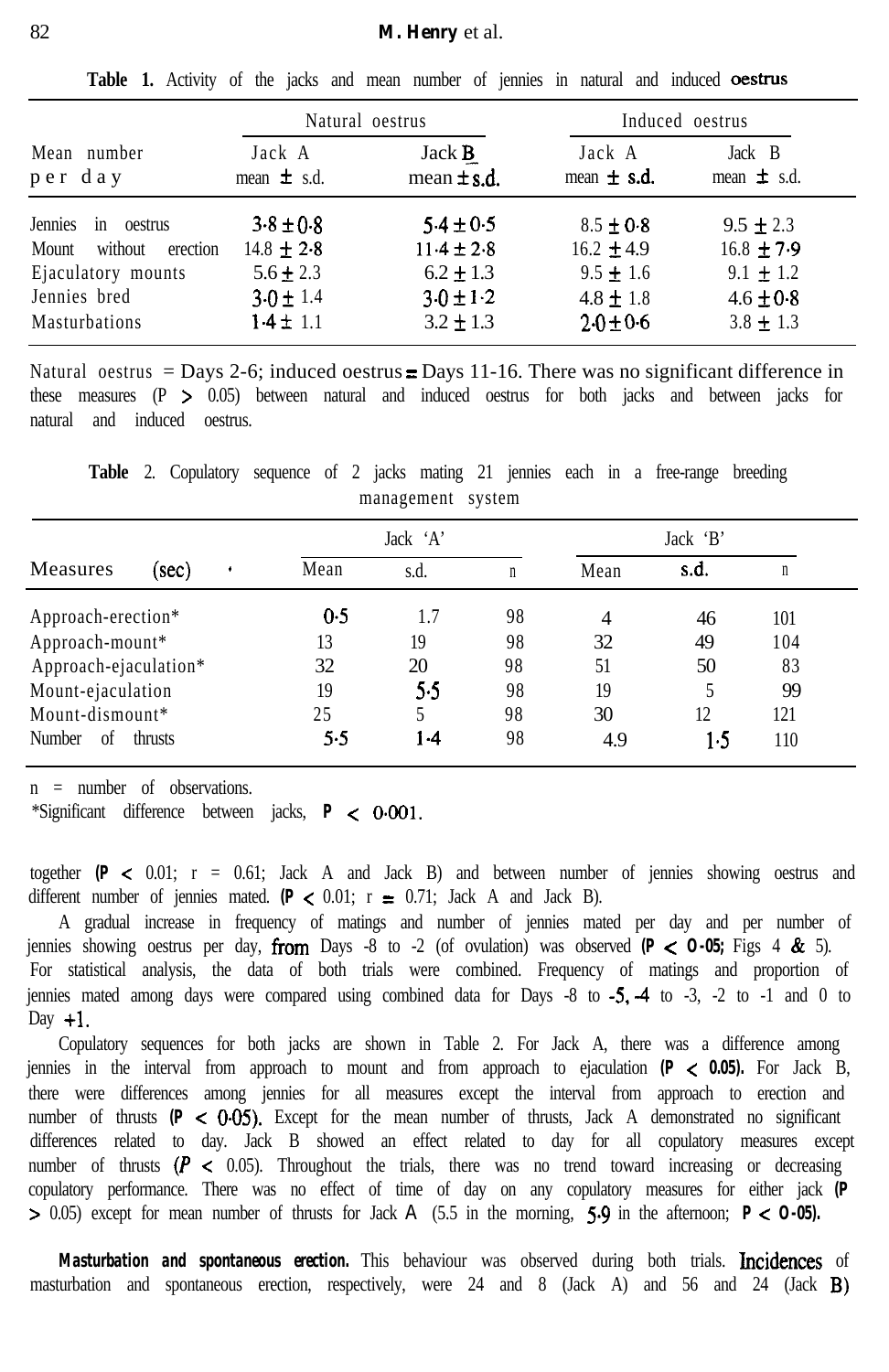

Fig. 4. Number of matings per day (0) and per jenny in oestrus  $(\times 10)$  ( $\blacksquare$ ) during the periovulatory period. Day  $0 \equiv$  day of ovulation.





distributed over the duration of the trials with no discernible pattern.

## *Territorial social structure*

*- ',* istance during final 2 and M. Amustophe for assistinger m. **The Harem formation and maintenance behaviours, therding and chasing to maintain a cohesive group), as** observed in horses (McDonnell, 1986); were not observed in the present study. Infrequently, prolonged chasing of an individual jenny (almost to exhaustion) was observed.

Jack A and B appeared to have *a* preferred area of pasture where they rolled; grazed, rested and

83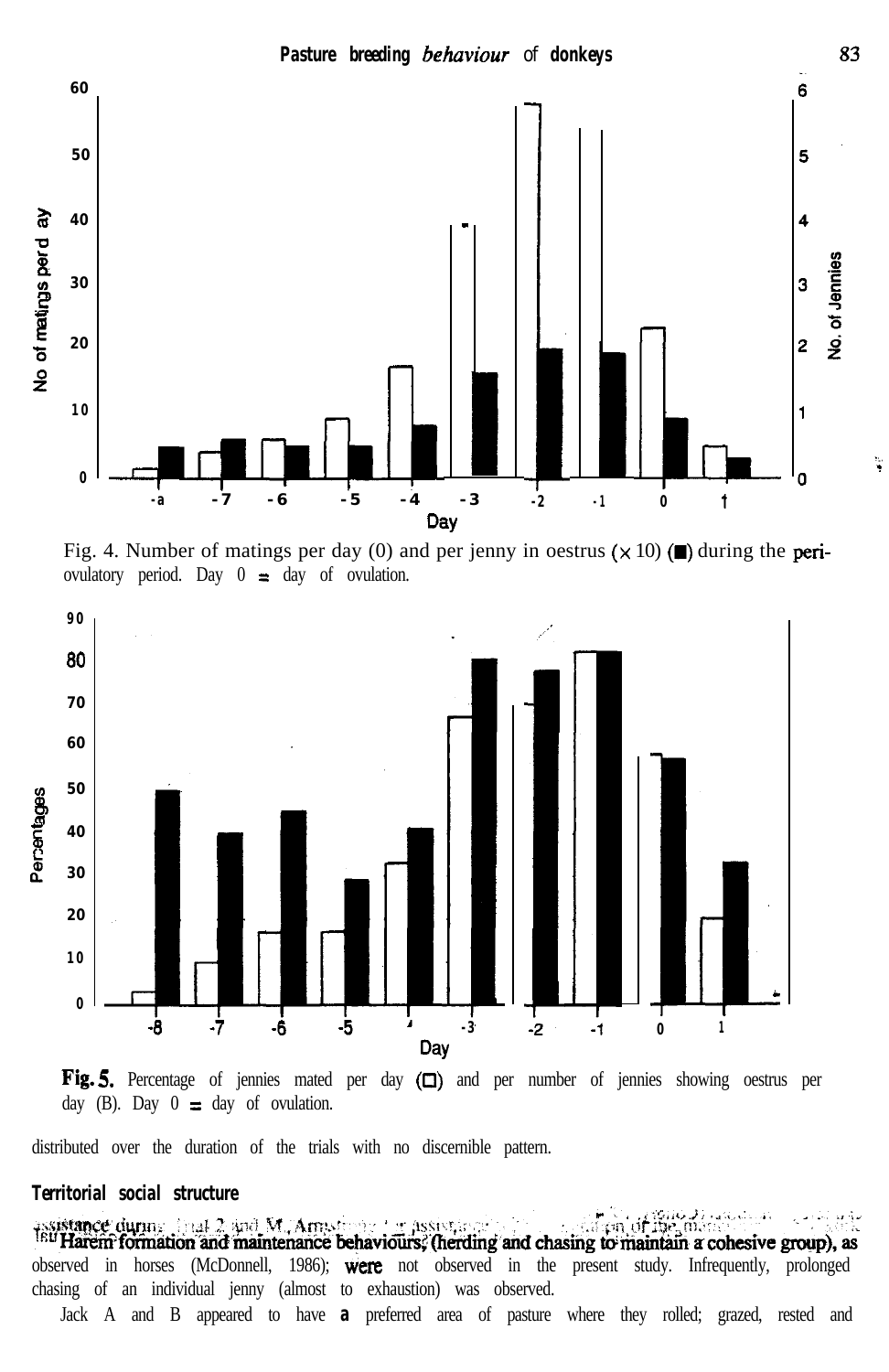| Day              | Period of<br>collection | Sperm-motility<br>total/progressive<br>$( \% )$ | Sperm<br>vigour<br>$(1-5)$ | Total no. of<br>spermatozoa<br>(x109)' |
|------------------|-------------------------|-------------------------------------------------|----------------------------|----------------------------------------|
| Jack 'A          |                         |                                                 |                            |                                        |
|                  | morning                 | 95/90                                           |                            | 12.5                                   |
| $2, 3, 15*$      | afternoon               | 65/45                                           | 4                          | 2.9(2.2)                               |
|                  | morning                 | 85/70                                           | 4                          | 6.2                                    |
| Jack 'B'         |                         |                                                 |                            |                                        |
|                  | morning                 | 90/85                                           | 5                          | 19.3                                   |
| $7, 10, 18*$     | afternoon               | 80170                                           | 3.5                        | 1.7(0.9)                               |
| $6, 13, 15, 17*$ | morning                 | 85/70                                           | 2.5                        | 3.1(2.1)                               |
| 39               | morning                 | 85/80                                           | 5                          | 4.8                                    |

**Table 3.** Seminal characteristics of 2 jacks, before, during and at the end of a free-range breeding management system

\* The results are expressed as the mean for the days indicated  $(\pm s.d.)$ .

groomed, and where most matings occurred. Jacks A and B were within the range of 2 bordering sectors of the pasture for, respectively, 73 and 65% of the 2-h interval recording times. Notwithstanding the absence of harem behaviour, the jacks were alone in a given sector only 10% (Jack A) and 1% (Jack B) of the time.

### *Quality of semen*

Semen was collected from Jack A in the morning on Days 1 and 7 and in the afternoon on Days 2, 4, 7 and  $15$ ; and from Jack B in the morning on Days  $1, 6, 13, 15, 17$  and 39 and in the afternoon on Days 7,10 and 18. As shown in Table 3, all ejaculates yielded at least  $1 \times 10^9$  spermatozoa. Morphologies were evaluated on 4 samples from Jack A and 9 samples from Jack B. The mean  $(\pm s.d.)$  percentage of abnormal heads, middle pieces and tails were, respectively, 2.6  $(\pm 1.3)$ , 5.1  $(\pm 1.8)$  and 1.9  $(\pm 0.9)$  for Jack A and  $12.9 (\pm 8.3), 12.1 (\pm 7.4), 2.3 (\pm 2.3)$  for Jack B.

# **Discussion**

Although the experiment was not designed to evaluate the breeding potential of donkeys, the findings indicate that donkeys mate efficiently at pasture. All but 2 jennies showing ovulatory oestrus were mated at least once. Of the 2 that were not mated, one showed overt oestrous behaviour for only 2 days and did not approach the jack frequently, and the other had foaled **recently** and kicked the jack vigorously at the beginning of her period of sexual receptivity. The jack rejected her later when she was in oestrus. Firstcycle pregnancy rate was 78% for Jack A (more than 40 days after ovulation) and 69% for Jack B (Day 12 after ovulation), which **decreased** to  $56\%$  with 2 early pregnancy losses. The **final** pregnancy rates at  $40$ days after ovulation **were** 100% and 89% for Jack A and B, respectively. This indicates, as semen quality suggested at each collection, that high frequency of mating was not detrimental to fertility. Similar findings were reported for mares mated at pasture under simiiar conditions (Bristol, 1982, 1987) and under farm and feral conditions (Collery, 1974).

The observations of this study indicate that donkeys have a territorial, non-harem type of sociosexual organization. The jacks spent most time and did most mating in two contiguous sectors. Jennies moved freely around all sectors without any apparent concern or interference by the male. On one occasion, during Trial 1, a second jack approached the fence; the original jack confronted the intruding male but did not attempt to herd the jennies together.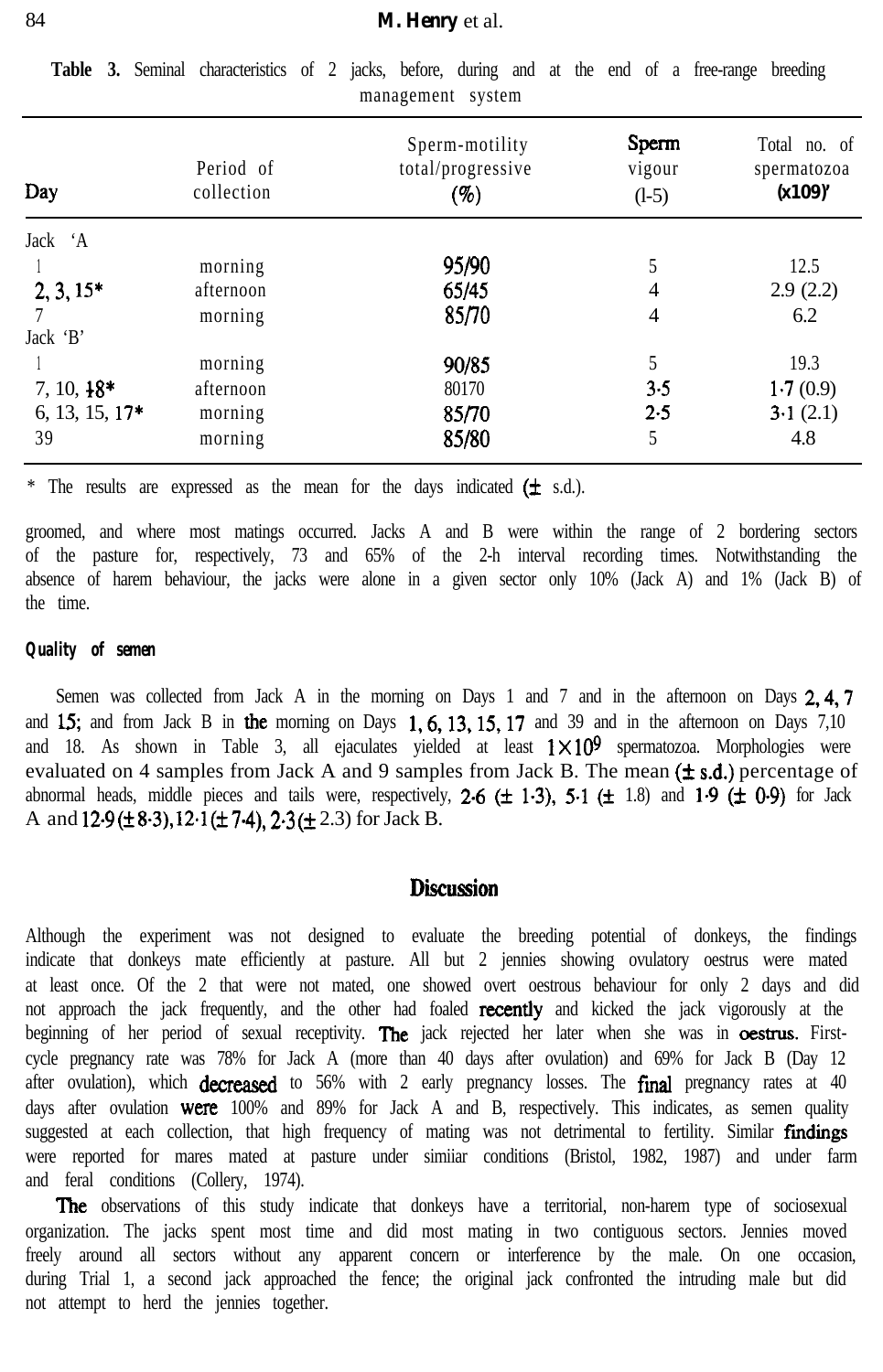Another prominent **feature** was the sexually active group, which showed intense heterotypical and homotypical behaviour. Gestrous responses appeared similar to those described by Clayton *et al.* (1981) for domestic jennies, and by Trumler (1958) for zebras and donkeys& jawing, ears depressed against extended neck, tail slightly, raised, urination and posturing for the jack +A proximal group has been observed 'm pasture-bred maresi(Asa *et d:, 1979;* Bristol, 4982), but mare&how much less heterotypical behaviour. In contrast to Klingel's (1969, 1975) studies of wild horses, during which mares assumed the oestrous stance only when the stallion approached and mounted, jennies in this study exhibited spontaneous external signs of oestrus and approached the jack frequently. There was a significant difference between jennies in the number of approaches to the jack and frequency in the proximal and sexually active groups. Cows in oestrus form a sexually active group, differing from jennies in that they were extremely mobile and not restricted to the proximity of the male (Blockey, 1978). Another similarity between cows and jennies was the high frequency of heterotypical behaviour, particularly mounting, a behaviour rarely observed in mares. Heterotypically active jennies interfered with mating and, as described in mares (Ginther *et al.*, 1983), their efforts were directed toward the jennies before mounting and toward the jack during mating.

Vocalization was more pronounced in donkeys than has been reported for horses and appeared to play a role in initiating pm-copulatory interaction. The jacks **appeared** to disregard vocalization between dam and foal. Vocalization was not noted as a prominent aspect of reproductive behaviour among wild African and Asiatic asses (Klingel, 1977). In wild plains zebras *(Equs quagga),* a contact call that serves to keep the herd members together was noted (Klingel, 1967). Feist  $\&$  McCullough (1976) suggest that whinnying in feral horses may be a prelude to aggressive interactions rather than cohesion.

Pasture breeding performance and copulatory behaviour were very efficient for both jacks, although' their performance during attempts to collect semen was slow and inconsistent, as is observed in **hand**mated or intensely managed jacks. Mounts without erection, as seen in feral horses (Feist & McCullough, 1976), preceded ejaculatory *mounts*.

Although the number of different jennies mated per day increased with the number of jennies in **oestrus**, the jacks still continued to mate individuals up to 6 times per day when the number of jennies in **oestrus** per day was at its highest. Preference to mate certain individuals has been suggested in other studies (Bristol, 1982; Asa et al., 1979) and was observed during Trial 2, when the jack persisted in attempting to mate a particular jenny that did not promptly accept mounting. A high number of matings of individual jennies (up to 18) did not appear to be due to preference of the male exclusively: jennies also appeared to influence the number of times they were mated. There was a positive correlation between participation in the sexually active group and number of matings per day per jenny. The number of matings per day of anovulatory oestrus was less than for ovulatory oestrus and mating activity increased **gradually** up to the 2 days before the ovulation. Independent of the participation of the female, the jack seemed to determine the exact time of mating and the target jenny. This had been reported in stallions **(Klingel, 1969; Bristol, 1982).** 

The copulatory behaviour sequence appeared similar to that of stallions. The mean number of thrusts for stallions was 7 (Asa *et al.*, 1979) compared with 5 in these jacks. Copulation time was about 30 sec for a stallion breeding at pasture (S.M. McDonnell  $\&$  F. Bristol, unpublished observations) and varied from 25 to 30 **sec** for stallions in a semen collection programme (McDonnell, 1986; Pickett *et al.*, 1970). compared with 25 and 30 **sec** found for the jacks in this study.

We thank A. Vieira de **Azeredo Coutinho**, veterinarian and farmer, for partial financial support and for providing the animals and facilities used in Trial 1; H. M. Piedade, veterinary student, for substantial assistance during Trial 2 and M. Armstrong for assistance with preparation of the manuscript. This work Was supported partly by grants from the National Research Council - CNPq - Brazil.